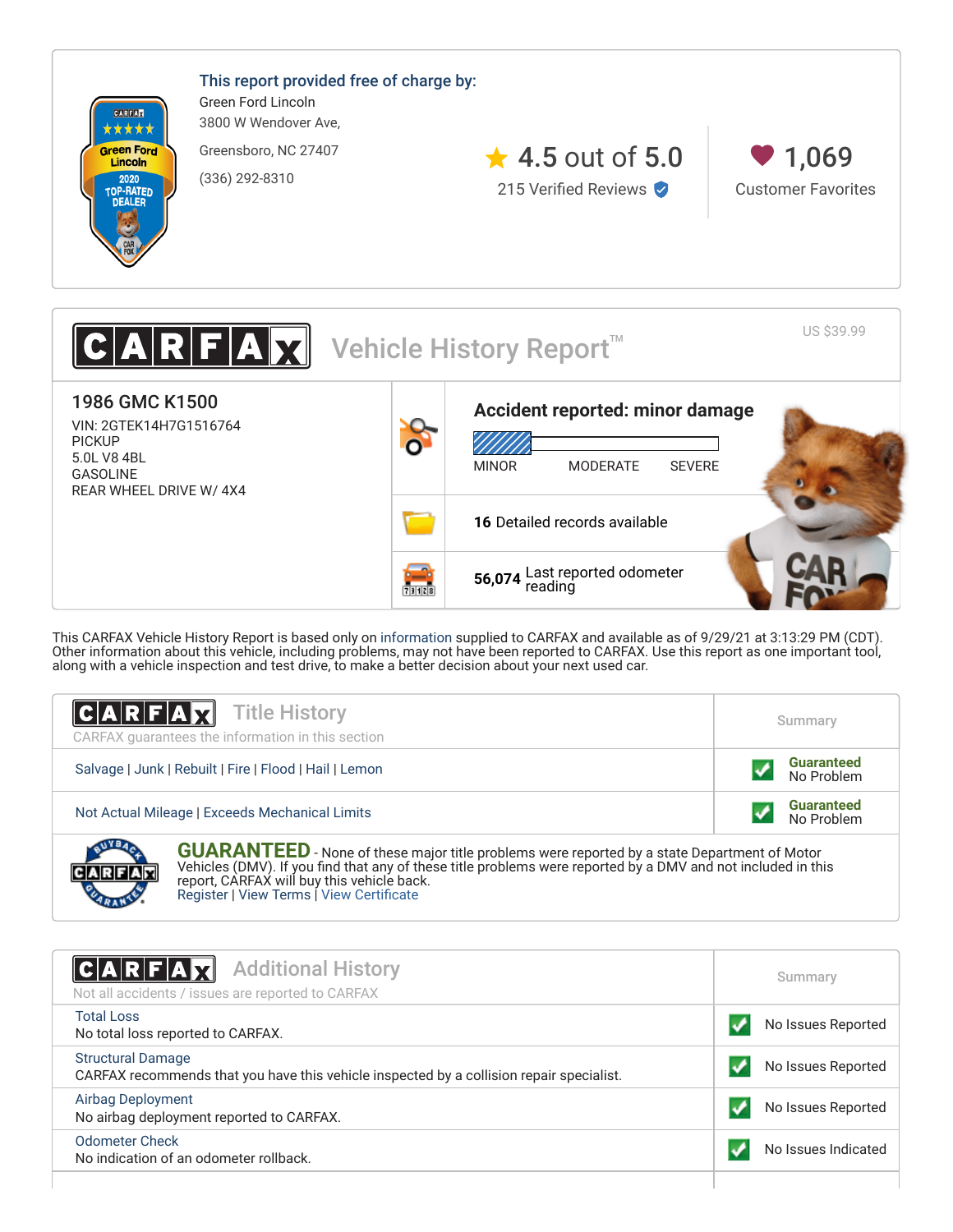#### [Accident / Damage](https://www.carfaxonline.com/cfm/defAccidentIndicator) [Minor Damage](#page-1-1) Accident reported: 06/19/2000. [Manufacturer Recall](https://www.carfaxonline.com/cfm/defManufacturerRecall) No Recalls Reported  $\checkmark$ No open recalls reported to CARFAX. Check for open recalls on GM vehicles at [recalls.gm.com](http://my.gm.com/recalls). [Basic Warranty](https://www.carfaxonline.com/cfm/defBasicWarranty) no data reported to CARFAX.<br>No data reported to CARFAX.

<span id="page-1-1"></span><span id="page-1-0"></span>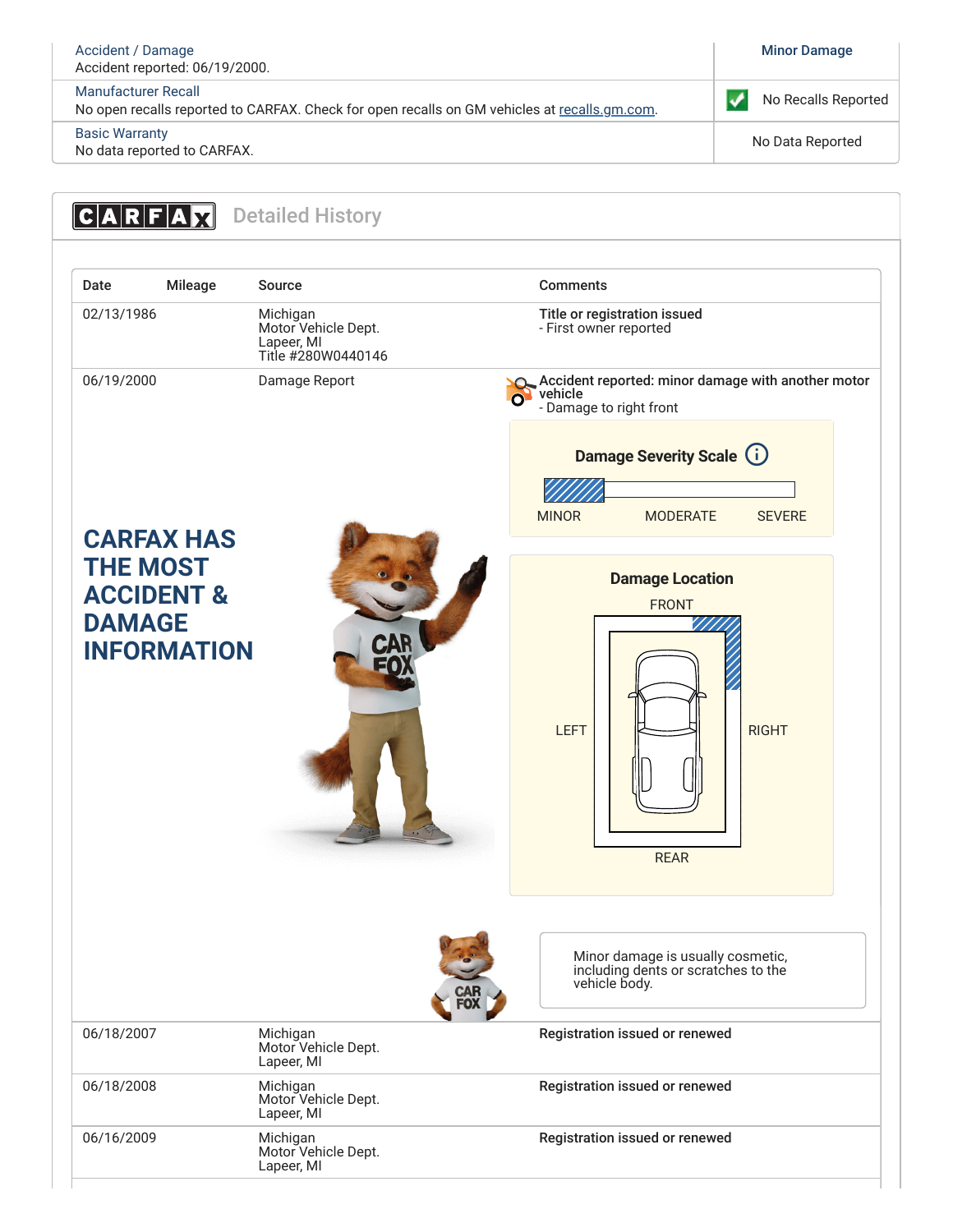| 06/18/2010           | Michigan<br>Motor Vehicle Dept.<br>Lapeer, MI                        | Registration issued or renewed                                                                                                  |
|----------------------|----------------------------------------------------------------------|---------------------------------------------------------------------------------------------------------------------------------|
| 06/16/2011           | Michigan<br>Motor Vehicle Dept.<br>Lapeer, MI                        | Registration issued or renewed                                                                                                  |
| 05/25/2012           | Michigan<br>Motor Vehicle Dept.<br>Lapeer, MI                        | Registration issued or renewed                                                                                                  |
| 06/19/2013           | Michigan<br>Motor Vehicle Dept.<br>Lapeer, MI                        | Registration issued or renewed                                                                                                  |
| 06/19/2014           | Michigan<br>Motor Vehicle Dept.<br>Lapeer, MI                        | Registration issued or renewed                                                                                                  |
| 06/16/2015           | Michigan<br>Motor Vehicle Dept.<br>Lapeer, MI                        | Registration issued or renewed                                                                                                  |
| 06/16/2016           | Michigan<br>Motor Vehicle Dept.<br>Lapeer, MI                        | Registration issued or renewed                                                                                                  |
| 06/19/2017           | Michigan<br>Motor Vehicle Dept.<br>Lapeer, MI                        | Registration issued or renewed                                                                                                  |
| 04/15/2019<br>56,074 | <b>Auto Auction</b>                                                  | Listed as a dealer vehicle<br>- Vehicle sold                                                                                    |
|                      |                                                                      | Millions of used vehicles are bought and<br>sold at auction every year.                                                         |
| 04/18/2019           | Michigan<br>Motor Vehicle Dept.                                      | Vehicle purchase reported                                                                                                       |
| 04/19/2019           | Michigan<br>Motor Vehicle Dept.<br>Burton, MI<br>Title #MI0000853068 | Title issued or updated<br>- Dealer took title of this vehicle while it was in<br>inventory<br>- Exempt from odometer reporting |
|                      | the seller for recent service or repair records.                     | Hmm, we haven't received any information on this car since April 2019. Before you buy, ask                                      |

Have Questions? Consumers, please visit our Help Center at [www.carfax.com](http://www.carfax.com/help). Dealers or Subscribers, please visit our Help Center at [www.carfaxonline.com.](http://www.carfaxonline.com/)

# CARFAX **Glossary**

## Accident Indicator

CARFAX receives information about accidents in all 50 states, the District of Columbia and Canada.

Not every accident is reported to CARFAX. As details about the accident become available, those additional details are added to the CARFAX Vehicle History Report. CARFAX recommends that you have this vehicle inspected by a qualified mechanic.

- According to the National Safety Council, Injury Facts, 2015 edition, 8% of the 254 million registered vehicles in the U.S. were involved in an accident in 2013. Over 74% of these were considered minor or moderate.
- This CARFAX Vehicle History Report is based only on information supplied to CARFAX and available as of 9/29/21 at 3:13:29 PM (CDT). Other information about this vehicle, including problems, may not have been reported to CARFAX. Use this report as one important tool, along with a vehicle inspection and test drive, to make a better decision about your next used car.